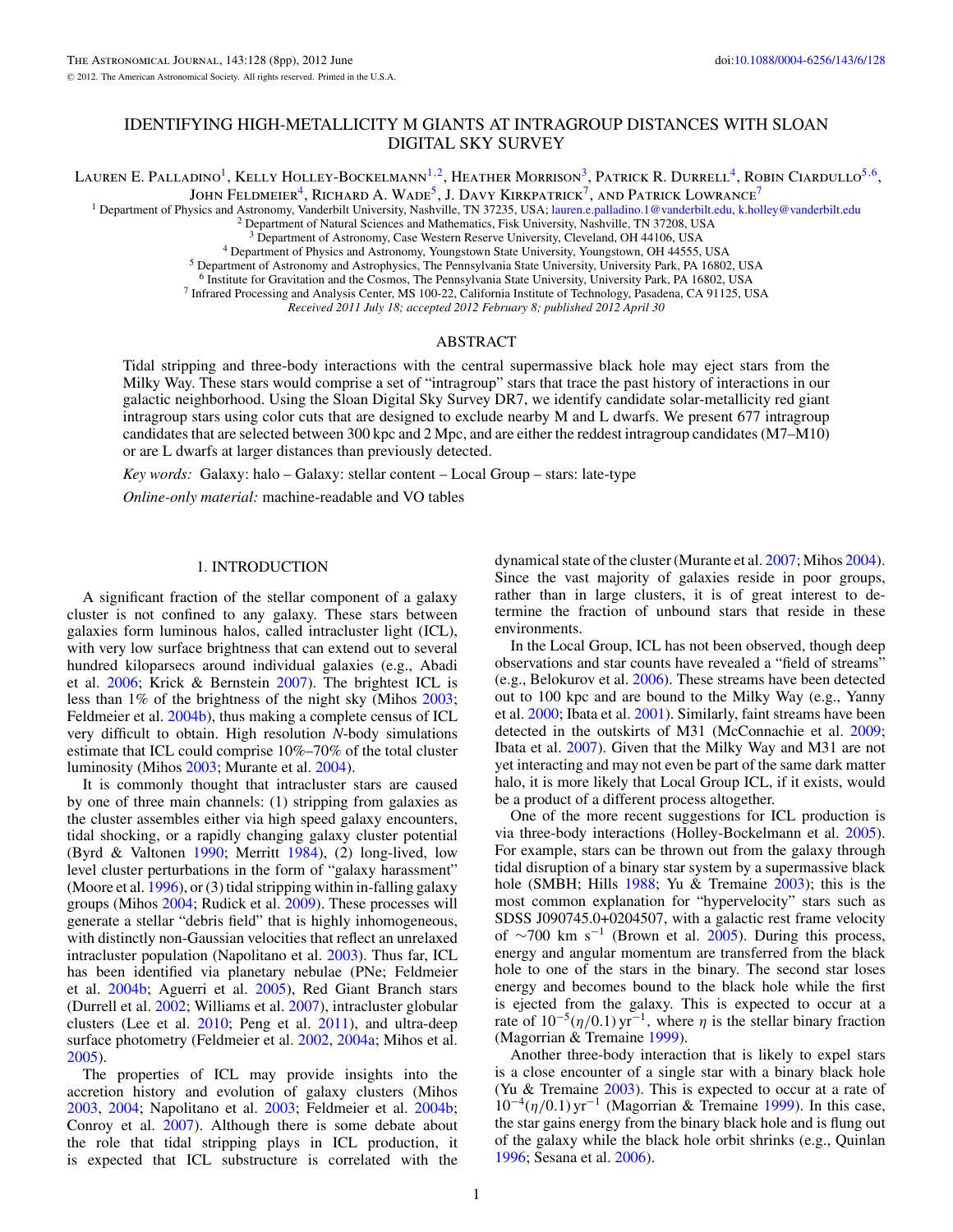<span id="page-1-0"></span>To become gravitationally unbound, stars must exceed the escape velocity of the Galaxy, now estimated to be  $500-600 \text{ km s}^{-1}$ (e.g., Smith et al. [2007\)](#page-7-0). Semi-analytic models predict that there may be approximately 100 hypervelocity stars within 8 kpc of the galactic center if the binary stars have equal masses (Yu & Tremaine [2003\)](#page-7-0). However, intragroup stars (IGS) may not be solely comprised of hypervelocity stars; they may still be bound but on very large, highly eccentric orbits—this can increase the potential number of IGS. One way to get stars on such eccentric orbits is through three-body galaxy ejections of satellites like Leo I (Sales et al. [2007;](#page-7-0) Mateo et al. [2008\)](#page-7-0).

As a first attempt to probe for a population of intragroup stars, we develop a technique to search for M giant stars in between the Local Group galaxies. In this paper we present our technique for identifying candidate IGS from the Sloan Digital Sky Survey (SDSS) by applying color, distance, and proper motion cuts. Section 2 describes our technique. We present our results in Section [3,](#page-3-0) and we discuss possible sources of contamination in Section [4.](#page-4-0) Section [5](#page-5-0) concludes and discusses methods to confirm the candidates.

### 2. METHODS

During its eight years of operation, the SDSS (York et al. [2000\)](#page-7-0) obtained deep, multi-colored images covering more than a quarter of the sky. The SDSS uses five optical bandpasses (*u, g, r, i,* and *z*; Fukugita et al. [1996;](#page-6-0) Gunn et al. [1998;](#page-6-0) Hogg et al. [2001;](#page-6-0) Gunn et al. [2006\)](#page-6-0) with magnitude limits 22.0, 22.2, 22.2, 21.3, and 20.5, respectively. The DR7 data set contains  $12,000 \text{ deg}^2$  of images and a catalog of over 350 million objects with spectra of 460,000 stars.

As individual red giant stars in M31 have been observed down to the SDSS magnitude limits (e.g., Zucker et al. [2007\)](#page-7-0), intragroup red giant stars will be observable. Indeed, at a distance of 300 kpc, all supergiants and roughly half of any giants would be detectable in the *r, i,* and *z* bands.

We developed our technique using the synthetic SDSS and 2 Micron All Sky Survey (2MASS) photometry (Covey et al. [2007\)](#page-6-0) of flux calibrated spectra of *solar-metallicity* main sequence, giant, and supergiant standard stars (Pickles [1998\)](#page-7-0). With simulated SDSS and 2MASS colors (Schlegel et al. [1998\)](#page-7-0), we obtained a stellar locus to search for giants or supergiants that are isolated in a "clean" region of color space. These color–color diagrams are shown in Figure [1.](#page-2-0) We choose solar-metallicity standards to probe for IGS generated by three-body interactions within the central regions of the Galaxy, as discussed in Section [1.](#page-0-0)

Unfortunately, most supergiants and giants lie along the mainsequence locus and would therefore be indistinguishable by SDSS colors. However, there is a small area in each of the color–color diagrams, shown with dashed boxes in Figure [1,](#page-2-0) where the rarest M giants (M7–M10) are isolated from dwarfs and supergiants of the same spectral types. Considering the distances we are probing and the very red colors of these spectral types, we restrict our color selection to the  $r$ ,  $i$ , and  $\zeta$  bands as follows:

$$
2.1 < r - i < 3.4,\tag{1}
$$

$$
1.3 < i - z < 2.2.
$$
 (2)

Again, we drop the  $u - g$  and  $g - r$  cuts because objects at these distances are likely too faint in these bands.

Since these objects are so red, they may be confused with other non-stellar objects. $8 \text{ However}$ , we find that even quasars with  $z > 4.6$  are too blue in  $i - z$  to fall in our color space (Richards et al. [2002;](#page-7-0) Fan et al. [2001\)](#page-6-0).

A more worrisome source of contamination comes from L and T dwarfs. To investigate this, we compared our color selection region to the colors of L and T dwarfs (Hawley et al. [2002\)](#page-6-0) and find that they also are contained in the color region, albeit with large uncertainties, as shown in Figure [2.](#page-3-0) From current observational studies, we estimate that there may be *O*(1000) early L dwarfs in the SDSS footprint within the magnitude limits of SDSS (Burgasser et al. [2010\)](#page-6-0). Since we expect more dwarfs than giants at these faint magnitudes, it is likely that a greater number of dwarfs are scattered into the selection area through large errors than the number of giants scattered out. Objects in our selection box that are not IGS are, nevertheless, likely interesting astrophysical objects yielding more distant L dwarfs than currently known. We discuss ways to differentiate between IGS and contaminants in Section [5.](#page-5-0)

From the DR7 Star Table, we identified all stars that satisfy our color criteria and are positioned at |*b*| *>* 20 to exclude potential disk contamination (including disk L and T dwarfs). To ensure that each candidate has a stellar point spread function, we confirmed that the object type flag in all five bandpasses were stellar.<sup>9</sup> We then removed all objects that would be nearer than 300 kpc and further than 2 Mpc in the redder bandpasses, assuming an M giant average absolute magnitude in each bandpass  $(M_r = 0.8, M_i = -1.5, M_z = -3.5)$  yielding the following magnitude cuts:  $23.2 < r$ ,  $20.9 < i$ ,  $18.9 < z$ —since the *r* band is effectively below the magnitude limits of SDSS, we searched for null detections in this band as well. We also eliminated objects that triggered any of the following flags: BADSKY, BLENDED, CHILD, COSMIC\_RAY, EDGE, MAYBE\_CR, MAYBE\_EGHOST, MOVED, NODEBLEND, and PSF\_FLUX\_INTERP.

We cross-checked our candidates with the 2MASS *J* − *H* color cut of Majewski et al. [\(2003\)](#page-7-0) since dwarfs and giants have distinctive  $J - H$  colors:  $J - K_s > 0.85$ ,  $J - H <$  $0.561(J - K_s) + 0.36, J - H > 0.561(J - K_s) + 0.22$ (top panel of Figure [3\)](#page-4-0). Although, note that the Majewski et al. [\(2003\)](#page-7-0) color cut selects sub-solar-metallicity M giants with  $[Fe/H] = -0.4 \pm 1.1$  dex (Chou et al. [2007\)](#page-6-0). This will make the giants selected by the Majewski et al. [\(2003\)](#page-7-0) cut bluer than the solar-metallicity giants selected in our sample.

The middle panel of Figure [3](#page-4-0) shows a clear separation of the synthetic spectral standard giants and dwarfs from Pickles [\(1998\)](#page-7-0) at a *J* − *H* color around 0.8 (Bessell & Brett [1988\)](#page-6-0). In general,  $J, H$ , and  $K_s$  magnitudes for our IGS candidates (16.86, 15.78, and 15.56, respectively, for an M7III according to Covey et al. [2007\)](#page-6-0) are too faint to appear in the 2MASS catalog. Since appearing in 2MASS would indicate that the source is too bright

<sup>8</sup> Background red galaxies have colors roughly  $0.35 < r - i < 0.45$  and  $0.15 < i - z < 0.3$  at  $z = 0.1$  (Blanton et al. [2003\)](#page-6-0). These colors will become redder with increasing redshift. For example, the brightest and reddest galaxies in SDSS, Luminous Red Galaxies (LRGs) at  $z = 0.5$ , have  $r - i = 0.7$  and  $i - z = 0.4$  (Blanton et al. [2003\)](#page-6-0). Since these colors do not approach our color selection region and since we have ensured stellar point spread functions for our candidates, we do not consider background galaxies as a significant source of contamination.

Although we restrict our color criteria to the  $r$ ,  $i$ , and  $\zeta$  bands, in order to be conservative, we still require the objects to have stellar point spread functions in the *u* and *g* bands as well.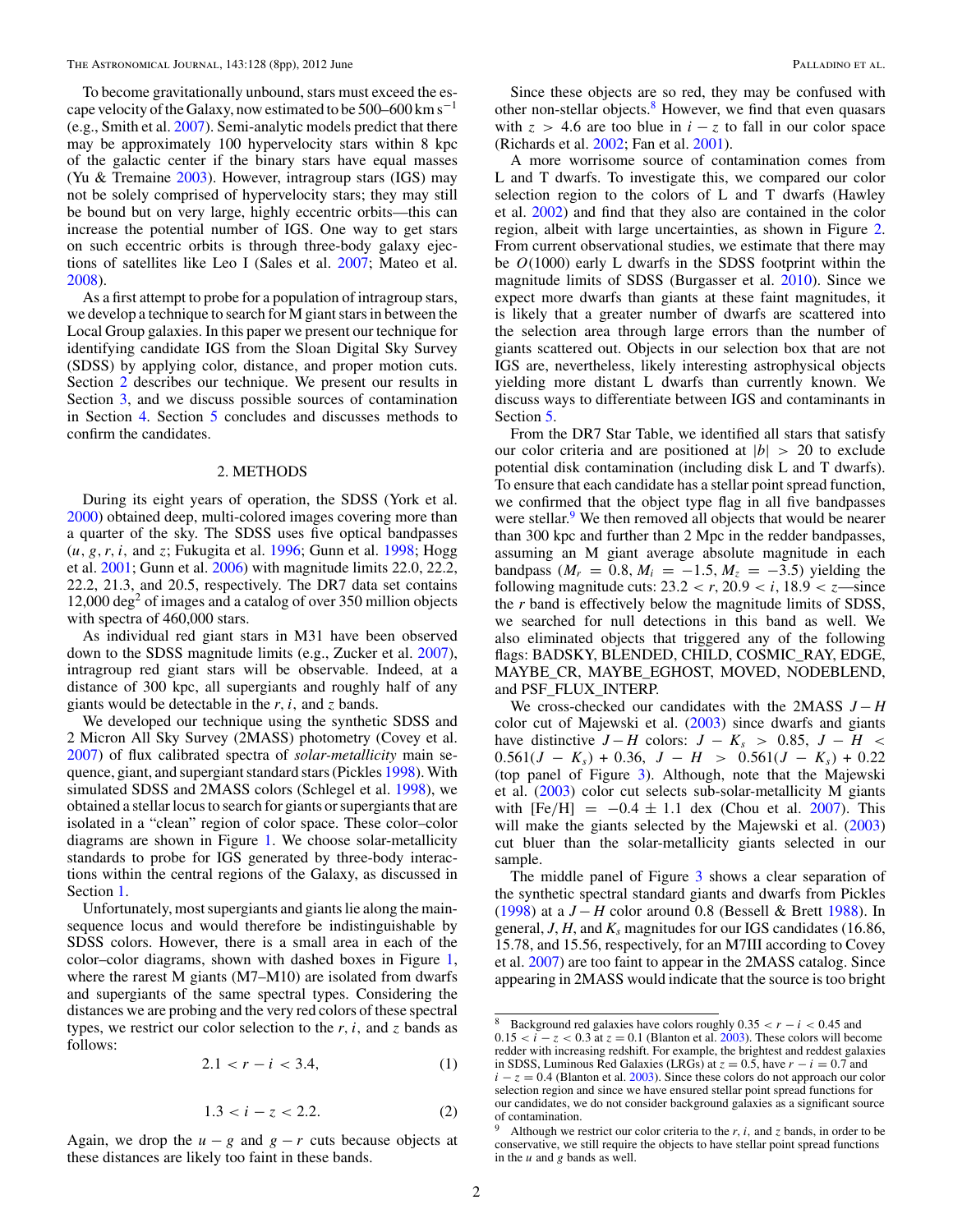<span id="page-2-0"></span>

**Figure 1.** Color–color diagrams of the Covey et al. [\(2007\)](#page-6-0) sample data. Main-sequence stars are marked with black dots, giants with red crosses, and supergiants with green circles. Note that the reddest giants (M7–M10), identified by the black dashed regions, are isolated from the stellar locus. This figure is a theoretical demonstration that very late M giants have the potential to be isolated in color space in the *ugriz* bands, and these dashed regions are meant only to highlight the spectral types of interest and do not represent our color selection criteria (given explicitly in Equations [\(1\)](#page-1-0) and [\(2\)](#page-1-0)). In particular, we drop the *u* − *g* and *g* − *r* cuts because objects at these distances are likely too faint in the *u* and *g* bands. The locus of sub-solar-metallicity giants is generally indistinguishable from the dwarf locus, and thus not plotted here.

or too close to be an IGS M giant we removed any candidate that did appear in the 2MASS catalog, and to verify that they are nearby dwarfs, we plotted their *J* − *H* colors shown in the bottom panel of Figure [3.](#page-4-0)

The completeness limits of *J*, *H*, and *K* filters in the UKIDSS (Lawrence et al. [2007\)](#page-7-0) survey are appropriate for our targets, however our search through the publicly released database (DR4) did not result in any matches to our candidates since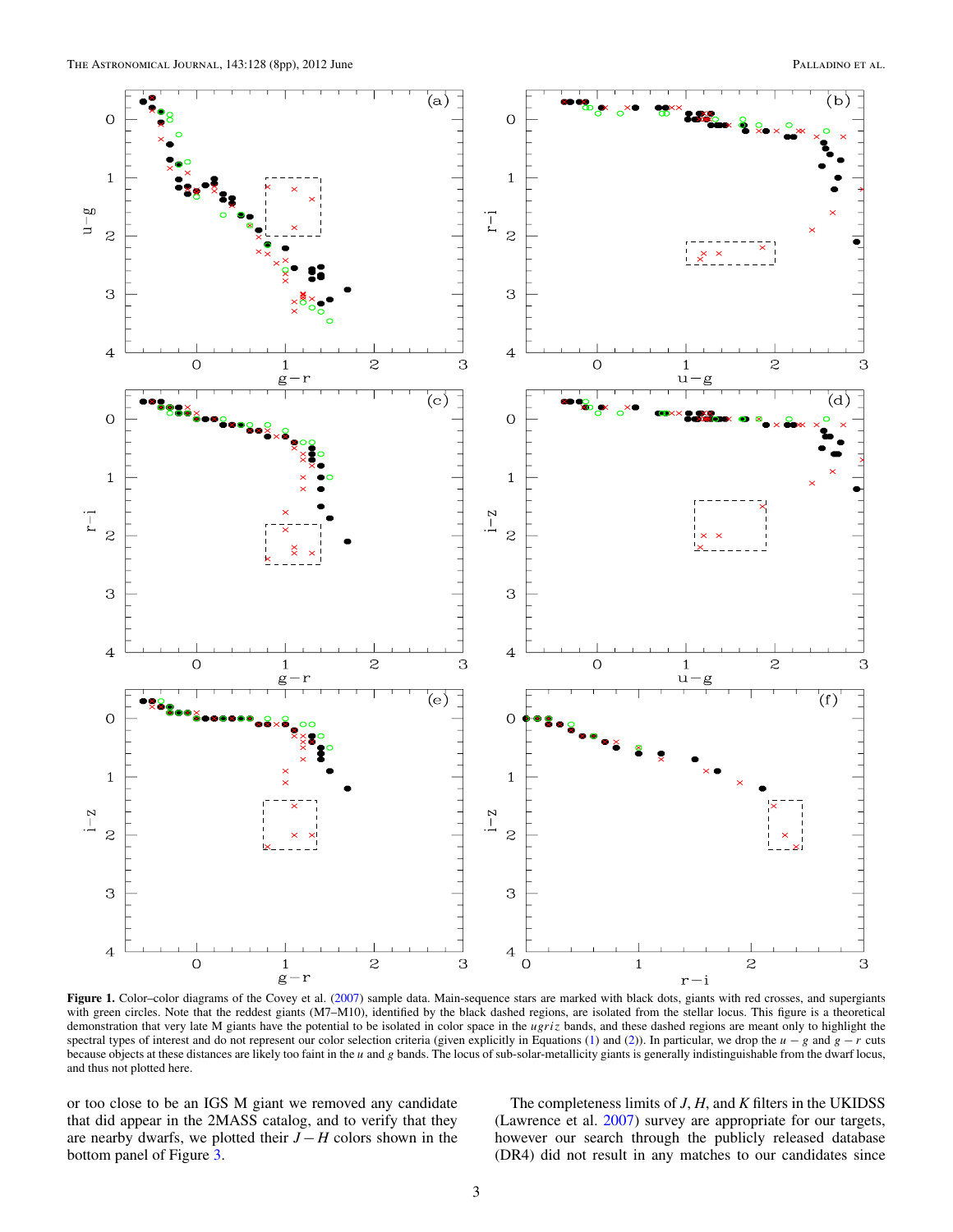<span id="page-3-0"></span>

**Figure 2.** Left: color–color diagram similar to Figure [1,](#page-2-0) including L and T dwarfs from Hawley et al. [\(2002\)](#page-6-0). The region of color space containing our IGS candidates is marked by the black rectangle. Blue triangles represent dwarfs, green squares represent supergiants, red dots represent giants, and blue crosses and green stars represent L and T dwarfs. The blue and green error bars in the bottom left corner are representative of the typical 1*σ* error bars for L and T dwarfs, respectively. Note that late M (M7–M9) and L dwarfs also contaminate the space. Right: same as figure on the left, using SDSS Stripe 82 stars (filled triangles) to represent the spread in the stellar locus (the errors are contained within the size of the point; Ivezić et al. [2007\)](#page-7-0) and 677 extinction-corrected IGS candidates (filled diamonds). The cyan cloud results from the sum of Gaussian-distributed errors on each candidate, i.e., the darkest cyan region represents the most probable location of the data. Similarly as in the left panel, the cyan error bar in the bottom left corner is representative of the typical 1*σ* error bars for each candidate.

we expect our candidates lie in parts of the sky not yet covered by this release. Moreover, once the UKIDSS survey is complete it will only cover about half of the area in the SDSS footprint.

After removing known dwarfs in 2MASS, we crossreferenced the IGS candidates with the USNO-B catalog, an all-sky catalog that contains positions, proper motions, and magnitudes in various optical passbands. Here, we removed those candidates with discernible proper motions, ranging from 3 to 1412 mas year−1, since the distances determined by the proper motions indicate that they are likely objects closer than 353 pc. This eliminated 782 candidates.

#### *2.1. Testing the Color Selection Region with Real Data*

Since our current technique for finding very late M giant IGS is based on idealized solar-metallicity spectra and synthetic colors, it is important to determine how robust these colors are for known M7III–M10III stars. Unfortunately, there are no confirmed very late M giant stars in the SDSS DR7 (or DR8) database with both spectra and colors. While it is true that these stars are rare, the real difficulty is that spectral classification of M giants is notoriously difficult, and the latest M giants can be spectral type variables, as well. Since the SDSS database did not explicitly include the latest M giants, we decided to take a three-pronged approach in checking M giant colors.

First, we searched through Simbad for spectroscopically confirmed M7–M10 giants, finding 53, 28, 4, and 0, respectively; many of these were listed in the Catalogue of Stellar Spectral Classifications (Skiff [2010\)](#page-7-0). For each object, we cross-checked the spectral type through all other publically available catalogs on VizieR to determine if the star was a known significant spectral variable, and if so, we discarded it. We then searched DR7 for any star within 2 arcsec of the target and obtained the photometry. Many of these objects were nearby and saturated, and therefore appeared as several non-stellar sources in the DR7 database—these were also discarded if the composite, corrected photometry was not available. Only one of the remaining stars returned a result in the Catalog Archive Server (CAS) and

appears as the blue star in Figure [4,](#page-4-0) which lies within our color cut.

Second, we acquired spectra of late-type giants observed as part of a study to quantify the effects of gravity on the spectra of cool objects. These spectra were obtained with the Low Resolution Imaging Spectrometer (LRIS; Oke et al. [1995\)](#page-7-0) on the 10 m W. M. Keck Observatory as part of a campaign to construct a systematic surface gravity "grid" to further constrain spectral classifications of brown dwarfs (J. D. Kirkpatrick et al., in preparation). We estimated the spectral type and log(*g*) parameters by eye and separated the latest M giant subset for analysis, totaling 13 spectra. Examples of these spectra are shown in Figure [5.](#page-5-0) Using the SDSS transmission curves, we calculated the colors in the Sloan bands, and as can be seen by the red stars in Figure [4,](#page-4-0) most of these stars do indeed lie in the predicted color space.

Finally, as a further check of our M giant colors we used the Bruzual–Persson–Gunn–Stryker (BPGS, hereafter; Laidler et al. [2005\)](#page-7-0) stellar atlas of standard stars to obtain synthetic colors using the IRAF Synphot task *calcphot*<sup>10</sup>; the green points in Figure [4](#page-4-0) represent these standard stars—there were no available M9III–M10III standards in the atlas, which is expected because these objects are all spectrum variables.

Figure [4](#page-4-0) shows that the color cut we defined from synthetic SDSS colors is consistent with the colors of known M giants from all three techniques.

If the reader is interested in seeing the colors of the stars we used from the BPGS stellar atlas in the Johnson–Cousins filter set, a figure will be available online.<sup>11</sup> The *UBV* colors of these stars are consistent with the colors reported by Worthey & Lee [\(2006\)](#page-7-0), as well.

#### 3. RESULTS

We found a small region of color space, shown in Figure 2, in which the reddest solar-metallicity M giants are isolated from

<sup>10</sup> The *<sup>i</sup>* <sup>−</sup> *<sup>z</sup>* colors returned by *calcphot* for the M dwarfs are unreliable due to negative flux values in the BPGS stellar atlas.

<sup>11</sup> [http://astro.phy.vanderbilt.edu/](http://astro.phy.vanderbilt.edu/~palladl2/)∼palladl2/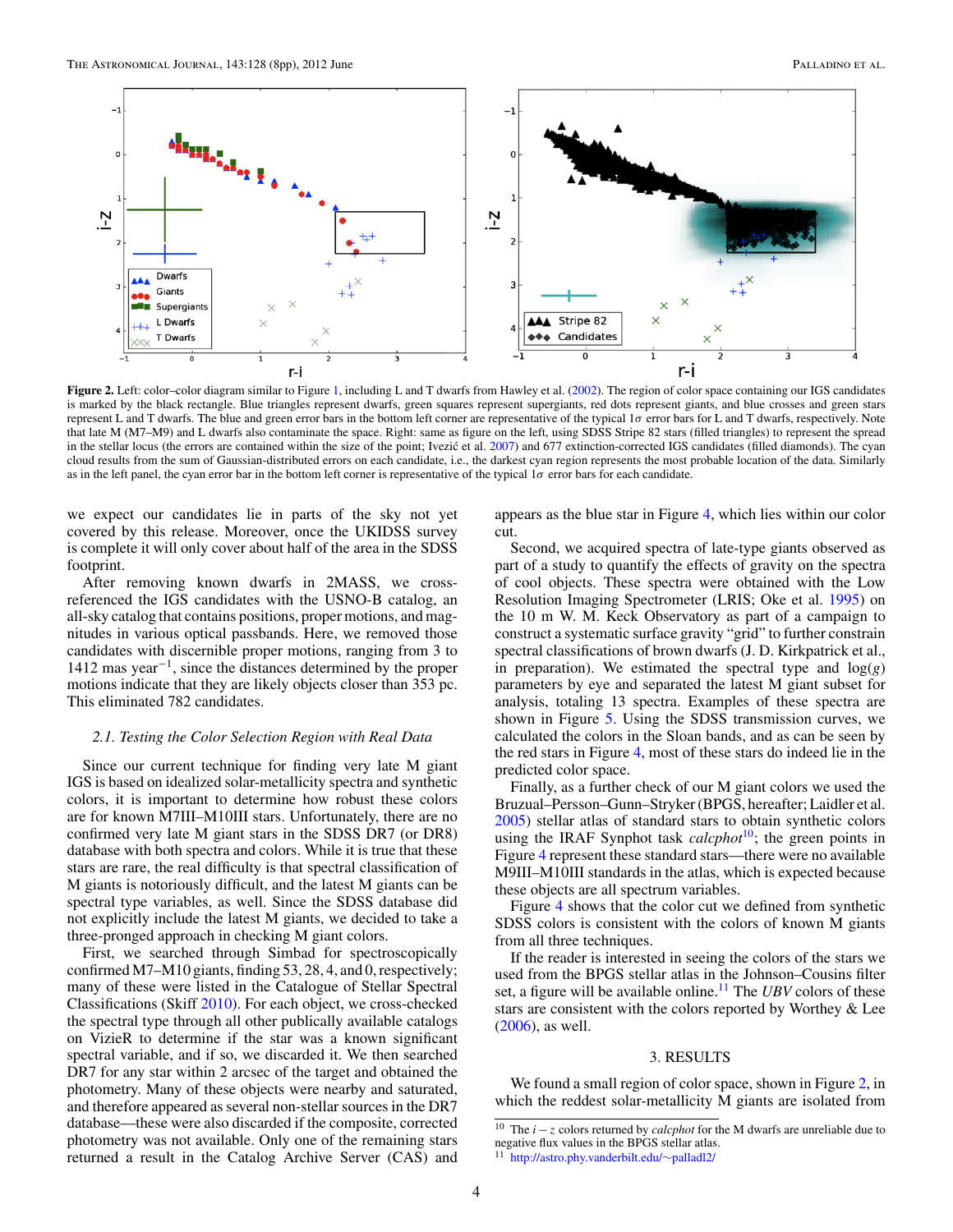**Table 1** IGS Candidates Remaining After All Criteria Cuts

<span id="page-4-0"></span>

| Object ID          | R.A.     | Decl.   | $\mathfrak u$ | $\mu$ err | g    | $g$ err       | r    | $r$ err |      | <i>i</i> err | Z.   | z err | $r - i$ | $i-z$ |
|--------------------|----------|---------|---------------|-----------|------|---------------|------|---------|------|--------------|------|-------|---------|-------|
| 758882136836343139 | 60.5013  | 80.8760 | 24.4          | 1.3       | 24.7 | 0.6           | 24.3 | 0.7     | 22.0 | 0.2          | 20.3 | 0.2   | 2.3     | 1.7   |
| 758882137910740030 | 62.9212  | 82.5298 | 25.2          | 1.2       | 25.0 | $0.6^{\circ}$ | 23.2 | 0.4     | 21.0 | 0.1          | 19.6 | 0.1   | 2.2     | 1.4   |
| 758882626993718584 | 63.3170  | 81.6950 | 26.5          | 0.6       | 24.8 | 0.6           | 25.3 | 0.7     | 22.0 | 0.2          | 20.3 | 0.2   | 3.3     | 1.6   |
| 758877527803168329 | 94.6323  | 63.7038 | 25.1          | 0.9       | 24.1 | 0.3           | 24.5 | 0.5     | 21.2 | 0.1          | 19.8 | 0.1   | 3.3     | 1.4   |
| 758877527266231607 | 94.8017  | 63.2633 | 24.6          | 0.7       | 24.4 | 0.5           | 24.5 | 0.6     | 21.8 | 0.1          | 20.4 | 0.1   | 2.7     | 1.4   |
| 758877527266493955 | 95.9369  | 63.5501 | 25.2          | 0.7       | 24.8 | 0.6           | 25.6 | 0.5     | 22.7 | 0.3          | 20.7 | 0.2   | 2.9     | 2.0   |
| 758878272976455144 | 105.3459 | 66.8553 | 25.3          | 0.9       | 24.4 | 0.4           | 24.1 | 0.4     | 21.8 | 0.1          | 20.2 | 0.1   | 2.3     | 1.6   |
| 758878271902778853 | 105.8427 | 66.0785 | 23.8          | 0.7       | 24.7 | 0.4           | 24.6 | 0.5     | 22.3 | 0.2          | 20.8 | 0.2   | 2.3     | 1.5   |
| 758884768580109918 | 107.9936 | 38.3022 | 24.8          | 1.1       | 25.1 | 0.7           | 24.4 | 0.6     | 21.9 | 0.1          | 20.4 | 0.2   | 2.6     | 1.4   |
| 587738067260998978 | 109.5721 | 39.4395 | 25.3          | 0.9       | 25.7 | 0.6           | 24.6 | 0.7     | 22.1 | 0.2          | 20.0 | 0.1   | 2.5     | 2.1   |

(This table is available in its entirety in machine-readable and Virtual Observatory (VO) forms in the online journal. A portion is shown here for guidance regarding its form and content.)



Figure 3. Top: blue dots are SDSS Stripe 82 stars (Ivezić et al. [2007\)](#page-7-0) that satisfy the Majewski et al. [\(2003\)](#page-7-0) M giant color cuts. Larger red dots are M giants from Covey et al. [\(2007\)](#page-6-0). The point located outside the color cut corresponds to an M10 spectral type. Also note that the late M giants (M7–M10) are located in the part of this color region that is least populated, so they will be least likely to be identified by this cut. Middle: red open circles are M giants from Covey et al. [\(2007\)](#page-6-0). Blue dots are M dwarfs from Covey et al. [\(2007\)](#page-6-0). Bottom: IGS candidates with 2MASS *JHK* colors. The solid line represents the *J* − *H* = 0.8 separation between dwarfs and giants.



Figure 4. Same as the left panel of Figure [2.](#page-3-0) The green stars overplotted here represent M-giant standards, with spectral types between M6III and M8III, from the BPGS stellar atlas. The larger green dots are dwarfs with spectral types O through M, from the same atlas. The photometry for these stars was obtained by implementing IRAF *synphot* tasks. The blue star represents the M giant identified from the Catalogue of Stellar Spectral Classifications (Skiff [2010\)](#page-7-0) with confirmed SDSS photometry. The red stars are the M giant contaminants in the J. D. Kirkpatrick et al. (in preparation) data for which we received spectra.

the rest of the stellar locus. This region hosts M7III–M10III stars, along with L dwarfs (Hawley et al. [2002\)](#page-6-0).

Using our color selection criteria, we found 159,108 extinction-corrected objects in SDSS DR7. After applying the distance cut and checking the data flags, we narrowed the sample to 4181 objects. We then cross-correlated our sample with the 2MASS and USNO-B surveys, removing any stars with dwarf-like *J* − *H* colors and any stars with non-zero proper motions. Our final sample contains 677 IGS candidates. Table 1 lists positions, asinh magnitudes,  $r - i$ , and  $i - z$  colors for all 677 candidates. The right panel of Figure [2](#page-3-0) shows the location of the final set of IGS candidates with errors in  $r - i/i - z$  color space.

### 4. DISCUSSION

As discussed in Section [1,](#page-0-0) IGS could be formed from several different methods. Considering the Local Group's current level of interactions, this population may likely be comprised of highmetallicity hypervelocity stars (HVS) ejected through the threebody mechanism. However, not enough is known about HVS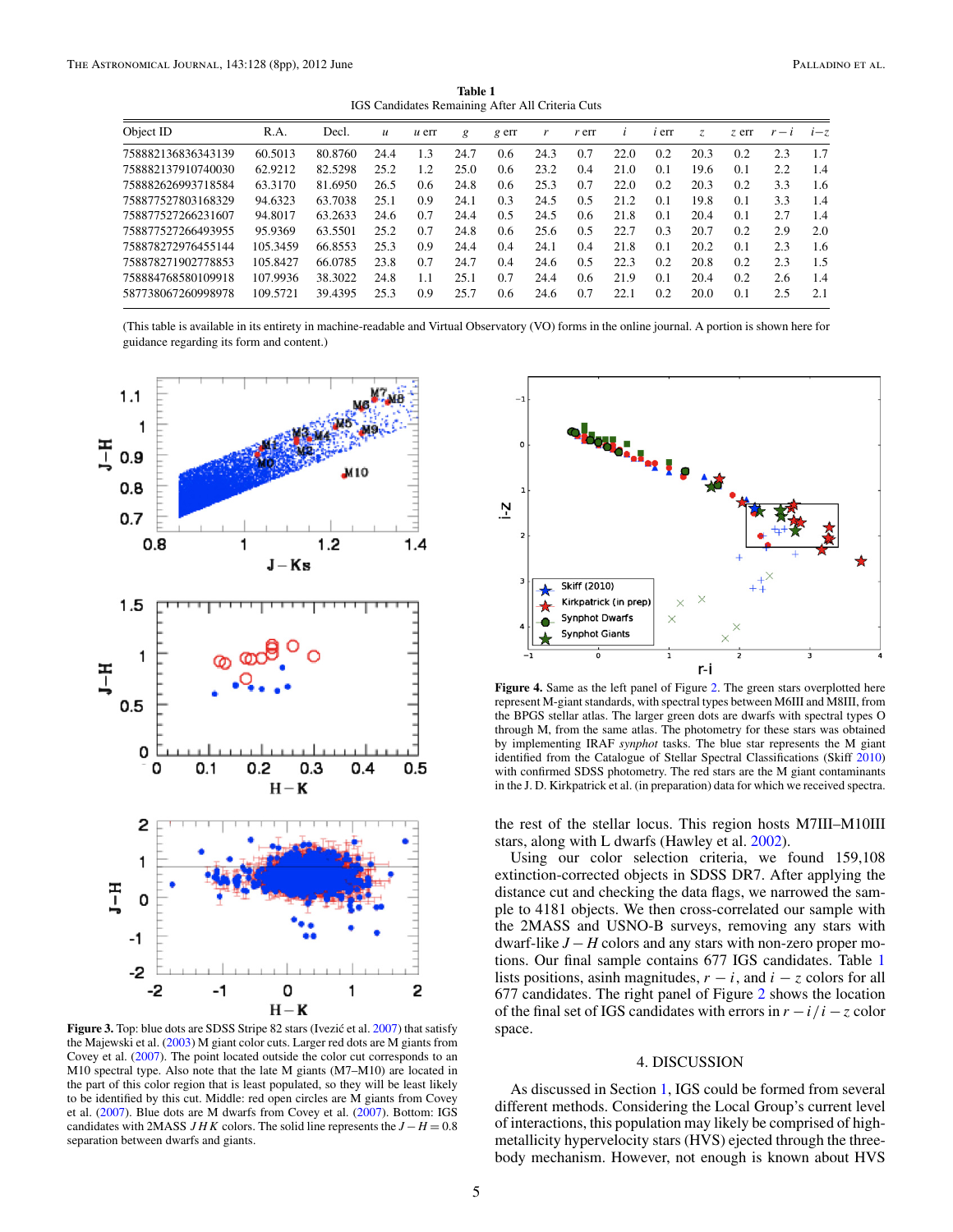<span id="page-5-0"></span>

**Figure 5.** Four of the spectra used to compare colors to our IGS candidates. The resulting colors are shown in Figure [4.](#page-4-0)

and Local Group formation to say this definitively, so probing the IGS sample may help us to constrain either or both of these.

If every candidate were a solar-metallicity IGS giant, they would be rare tracers of a large underlying IGS population. Assuming a single burst of star formation 10 Gyr ago and a Salpeter initial mass function (IMF), these candidates represent  $O(10^{-4})$  of the total number of IGS and  $O(10^{-3})$  of the total mass in IGS, and varies only slightly for differing choices of IMF.

It is useful to compare this to theoretical predictions of stellar ejections from the Milky Way (Kollmeier et al. [2009\)](#page-7-0). Stars ejected from the galaxy center through three-body interactions with an SMBH will typically have much higher metallicity than stars that were stripped from satellite galaxies originating in the outskirts of a galaxy halo (e.g., Jacoby & Ciardullo [1999;](#page-7-0) Kirby et al. [2008\)](#page-7-0). For example, if we assume that all of the IGS are solar-metallicity hypervelocity stars ejected by three-body interactions with a binary black hole consisting of an SMBH and an intermediate mass black hole (IMBH), then the total mass in stellar ejecta will be roughly equal to the mass of the IMBH (Yu & Tremaine [2003;](#page-7-0) Quinlan [1996\)](#page-7-0). Given the Milky Way SMBH mass of  $4 \times 10^6 M_{\odot}$  (Ghez et al. [2008\)](#page-6-0), we would require an IMBH with mass roughly  $10^5 M_{\odot}$  as the companion, independent of initial mass function. This IMBH mass is similar to the mass of the IMBH proposed to be responsible for ejecting stars in the central region of the Galaxy (Lang et al. [2011\)](#page-7-0). This yields several IGS per square degree of sky and roughly tens of red giant hypervelocity IGS in the SDSS footprint.

Similar back of the envelope calculations suggest that there are *O*(1000) L dwarfs located in the SDSS footprint, and realizing that late-type dwarfs are more common in general, we anticipate that the majority of our IGS candidates are likely L dwarfs. If these IGS candidates do turn out to be L dwarfs, then we have identified L-type dwarfs at distances of 100–200 pc,

which is up to four times farther than currently known (Schmidt et al. [2010\)](#page-7-0).

In an attempt to determine if the IGS sample has a distinct spatial distribution, we conducted a set of two-dimensional (2D) K-S tests that compared our candidates with template samples drawn from three characteristic distributions: (1) an exponential disk with a scale height of 300 pc to mimic an old stellar population, and a distance cut off of 200 parsec to resemble an L dwarf distribution; (2) a random distribution; (3) and a set of observed hypervelocity stars (Brown et al. [2009\)](#page-6-0). We convolved each template data set with the SDSS footprint and employed the same galactic latitude cut as in our IGS sample. Assuming that these are very cool dwarfs, the IGS sample should exhibit the same distribution on the sky as the exponential disk, but the 2D K-S test revealed otherwise: the probability that these two samples come from the same underlying distribution is only  $10^{-4}$ . This is ultimately not surprising since we removed any objects with a measurable proper motion, strongly selecting against L dwarfs within the disk. The second test with a random distribution resulted in an even smaller probability of  $10^{-5}$ , while the third test with the hypervelocity sample yielded a somewhat higher probability of 10−2. Figure [6](#page-6-0) shows the position of our IGS candidates on the sky compared to the hypervelocity sample used here.

### 5. SUMMARY AND CONCLUSIONS

We identified 677 intragroup stellar candidates from the SDSS DR7 using color cuts based on solar-metallicity spectral standards. These are extremely red stars with  $1.3 < i - z < 2.2$ , though the color would shift bluer with lower metallicity. As shown in Figure [2,](#page-3-0) the M giants in the region are not completely isolated. The latest M dwarfs and early L dwarfs are possible sources of contamination.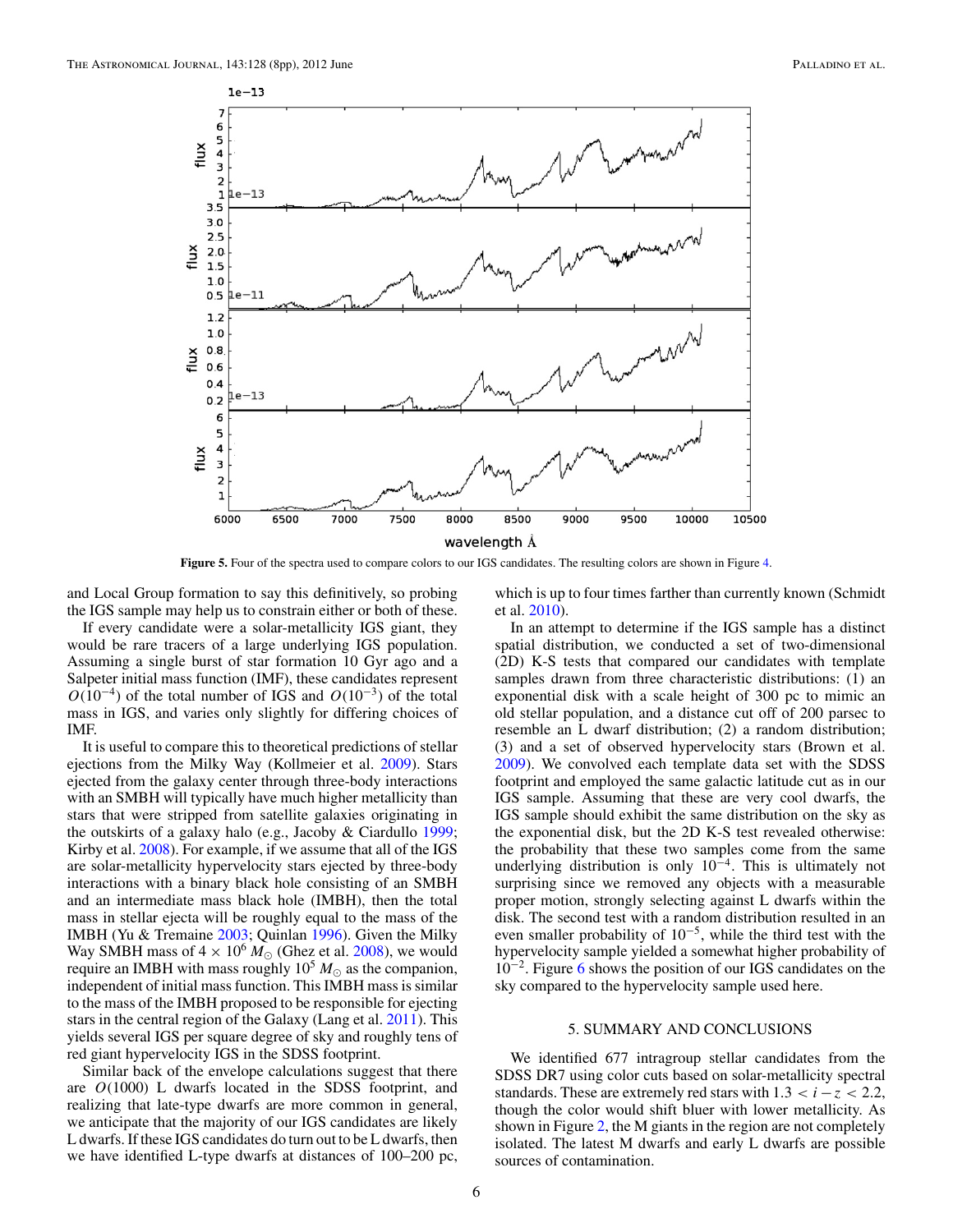<span id="page-6-0"></span>

**Figure 6.** Relative positions of our IGS candidates and the hypervelocity stars of Brown et al. (2009) that were compared with the 2D K-S test. The comparison was made between 522 IGS candidates, red dots, and 22 HVS, blue stars. Note the higher density of IGS candidates at the edges of the footprint signifying larger numbers of these stars at lower Galactic latitudes.

Follow-up photometric observations of our candidates in the near to mid-infrared wavelengths may differentiate between late dwarfs and M giants. Future follow-up photometric observations with a 4 m class telescope may be promising, albeit impractical. For example, the FLAMINGOS instrument on the NOAO 4 m telescope could image all of our candidates with a 113 hr total exposure time in each of the *J* and *H* bands, and over 600 hr of total exposure time in the  $K$  band for a  $10\sigma$  detection, while this likely would not be sufficient to distinguish M giants from dwarfs. Similarly, the *J*, *H*, and *K* magnitude limits of NIRI on Gemini are appropriate for our targets, although would require a prohibitively long total exposure time of 2031 hr to achieve a signal-to-noise ratio of about 12.

Also, it is possible with long-term photometric follow-up observations on a 1 m class telescope to differentiate between dwarfs and giants based on variability, as late-type M giants tend to be highly variable.

Naturally, low resolution spectroscopic follow-up observations of these IGS candidates would be ideal to confirm their luminosity class. The Calcium II Triplet (CaT) feature at 8498 Å, 8542 Å, and 8662 Å is particularly useful for distinguishing late M dwarfs from giants, being much more prominent in the spectra of late-type dwarfs (Reid & Hawley [2005\)](#page-7-0). In addition, the strength of the Calcium Hydride (CaH) feature between 6800 Å and 7000 Å is a good indicator of luminosity class (Cohen 1978).

Once the confirmation is complete, we can test the efficiency of our color selection technique, which will be useful for large data surveys like LSST. In fact, two surveys set to launch in the coming year will be particularly well tuned to find IGS M giants. The DECam survey on the CTIO 4 m telescope will observe over 1000 deg<sup>2</sup>, with magnitude limits of  $r = 23.4$ ,  $i = 24.0$ , and  $z = 22.9$ —over two magnitudes deeper than SDSS in *z*. An even deeper survey will launch on the Subaru telescope; the HyperSuprimeCam plans to observe  $2000 \text{ deg}^2$ down to  $z = 24.9$  and  $y = 23.7$ . Eventually, deeper observations of IGS can reveal the metallicity of these stars—an important

clue to their original birthplace within the group or in situ in the intergalactic medium.

We acknowledge Andreas Berlind for useful suggestions and for allowing us to borrow an SDSS footprint mask code. L.E.P. was supported by GAANN. K.H.B. acknowledges support from NSF Award AST-0847696. J.J.F. acknowledges support from NSF Award AST-0807873.

#### REFERENCES

- Abadi, M. G., Navarro, J. F., & Steinmetz, M. 2006, [MNRAS,](http://dx.doi.org/10.1111/j.1365-2966.2005.09789.x) [365, 747](http://adsabs.harvard.edu/abs/2006MNRAS.365..747A)
- Aguerri, J. A. L., Gerhard, O. E., Arnaboldi, M., et al. 2005, [AJ,](http://dx.doi.org/10.1086/429936) [129, 2585](http://adsabs.harvard.edu/abs/2005AJ....129.2585A)
- Belokurov, V., Zucker, D. B., Evans, N. W., et al. 2006, [ApJ,](http://dx.doi.org/10.1086/504797) [642, L137](http://adsabs.harvard.edu/abs/2006ApJ...642L.137B)
- Bessell, M. S., & Brett, J. M. 1988, [PASP,](http://dx.doi.org/10.1086/132281) [100, 1134](http://adsabs.harvard.edu/abs/1988PASP..100.1134B)
- Blanton, M. R., Brinkmann, J., Csabai, I., et al. 2003, [AJ,](http://dx.doi.org/10.1086/342935) [125, 2348](http://adsabs.harvard.edu/abs/2003AJ....125.2348B)
- Brown, W. R., Geller, M. J., & Kenyon, S. J. 2009, [ApJ,](http://dx.doi.org/10.1088/0004-637X/690/2/1639) [690, 1639](http://adsabs.harvard.edu/abs/2009ApJ...690.1639B)
- Brown, W. R., Geller, M. J., Kenyon, S. J., & Kurtz, M. J. 2005, [ApJ,](http://dx.doi.org/10.1086/429378) [622, L33](http://adsabs.harvard.edu/abs/2005ApJ...622L..33B)
- Burgasser, A. J., Cruz, K. L., Cushing, M., et al. 2010, [ApJ,](http://dx.doi.org/10.1088/0004-637X/710/2/1142) [710, 1142](http://adsabs.harvard.edu/abs/2010ApJ...710.1142B)
- Byrd, G., & Valtonen, M. 1990, [ApJ,](http://dx.doi.org/10.1086/168362) [350, 89](http://adsabs.harvard.edu/abs/1990ApJ...350...89B)
- Chou, M., Majewski, S. R., Cunha, K., et al. 2007, [ApJ,](http://dx.doi.org/10.1086/522483) [670, 346](http://adsabs.harvard.edu/abs/2007ApJ...670..346C) Cohen, J. G. 1978, [ApJ,](http://dx.doi.org/10.1086/156081) [221, 788](http://adsabs.harvard.edu/abs/1978ApJ...221..788C)
- 
- Conroy, C., Wechsler, R. H., & Kravtsov, A. V. 2007, [ApJ,](http://dx.doi.org/10.1086/521425) [668, 826](http://adsabs.harvard.edu/abs/2007ApJ...668..826C)
- Covey, K. R., Ivezić, Ž., Schlegel, D., et al. 2007, [AJ,](http://dx.doi.org/10.1086/522052) [134, 2398](http://adsabs.harvard.edu/abs/2007AJ....134.2398C)
- Durrell, P. R., Ciardullo, R., Feldmeier, J. J., Jacoby, G. H., & Sigurdsson, S. 2002, [ApJ,](http://dx.doi.org/10.1086/339735) [570, 119](http://adsabs.harvard.edu/abs/2002ApJ...570..119D)
- Fan, X., Strauss, M. A., Richards, G. T., et al. 2001, [AJ,](http://dx.doi.org/10.1086/318032) [121, 31](http://adsabs.harvard.edu/abs/2001AJ....121...31F)
- Feldmeier, J. J., Ciardullo, R., Jacoby, G. H., & Durrell, P. R. 2004a, [ApJ,](http://dx.doi.org/10.1086/424372) [615,](http://adsabs.harvard.edu/abs/2004ApJ...615..196F) [196](http://adsabs.harvard.edu/abs/2004ApJ...615..196F)
- Feldmeier, J. J., Mihos, J. C., Morrison, H. L., et al. 2004b, [ApJ,](http://dx.doi.org/10.1086/421313) [609, 617](http://adsabs.harvard.edu/abs/2004ApJ...609..617F)
- Feldmeier, J. J., Mihos, J. C., Morrison, H. L., Rodney, S. A., & Harding, P. 2002, [ApJ,](http://dx.doi.org/10.1086/341472) [575, 779](http://adsabs.harvard.edu/abs/2002ApJ...575..779F)
- Fukugita, M., Ichikawa, T., Gunn, J. E., et al. 1996, [AJ,](http://dx.doi.org/10.1086/117915) [111, 1748](http://adsabs.harvard.edu/abs/1996AJ....111.1748F)
- Ghez, A. M., Salim, S., Weinberg, N. N., et al. 2008, [ApJ,](http://dx.doi.org/10.1086/592738) [689, 1044](http://adsabs.harvard.edu/abs/2008ApJ...689.1044G)
- Gunn, J. E., Carr, M., Rockosi, C., et al. 1998, [AJ,](http://dx.doi.org/10.1086/300645) [116, 3040](http://adsabs.harvard.edu/abs/1998AJ....116.3040G)
- Gunn, J. E., Siegmund, W. A., Mannery, E. J., et al. 2006, [AJ,](http://dx.doi.org/10.1086/500975) [131, 2332](http://adsabs.harvard.edu/abs/2006AJ....131.2332G)
- Hawley, S. L., Covey, K. R., Knapp, G. R., et al. 2002, [AJ,](http://dx.doi.org/10.1086/340697) [123, 3409](http://adsabs.harvard.edu/abs/2002AJ....123.3409H)
- Hills, J. G. 1988, [Nature,](http://dx.doi.org/10.1038/331687a0) [331, 687](http://adsabs.harvard.edu/abs/1988Natur.331..687H)
- Hogg, D. W., Finkbeiner, D. P., Schlegel, D. J., & Gunn, J. E. 2001, [AJ,](http://dx.doi.org/10.1086/323103) [122,](http://adsabs.harvard.edu/abs/2001AJ....122.2129H) [2129](http://adsabs.harvard.edu/abs/2001AJ....122.2129H)
- Holley-Bockelmann, K., Sigurdsson, S., Mihos, J. C., et al. 2005, arXiv: [astro-ph/0512344](http://www.arxiv.org/abs/astro-ph/0512344)
- Ibata, R., Lewis, G. F., Irwin, M., Totten, E., & Quinn, T. 2001, [ApJ,](http://dx.doi.org/10.1086/320060) [551, 294](http://adsabs.harvard.edu/abs/2001ApJ...551..294I)